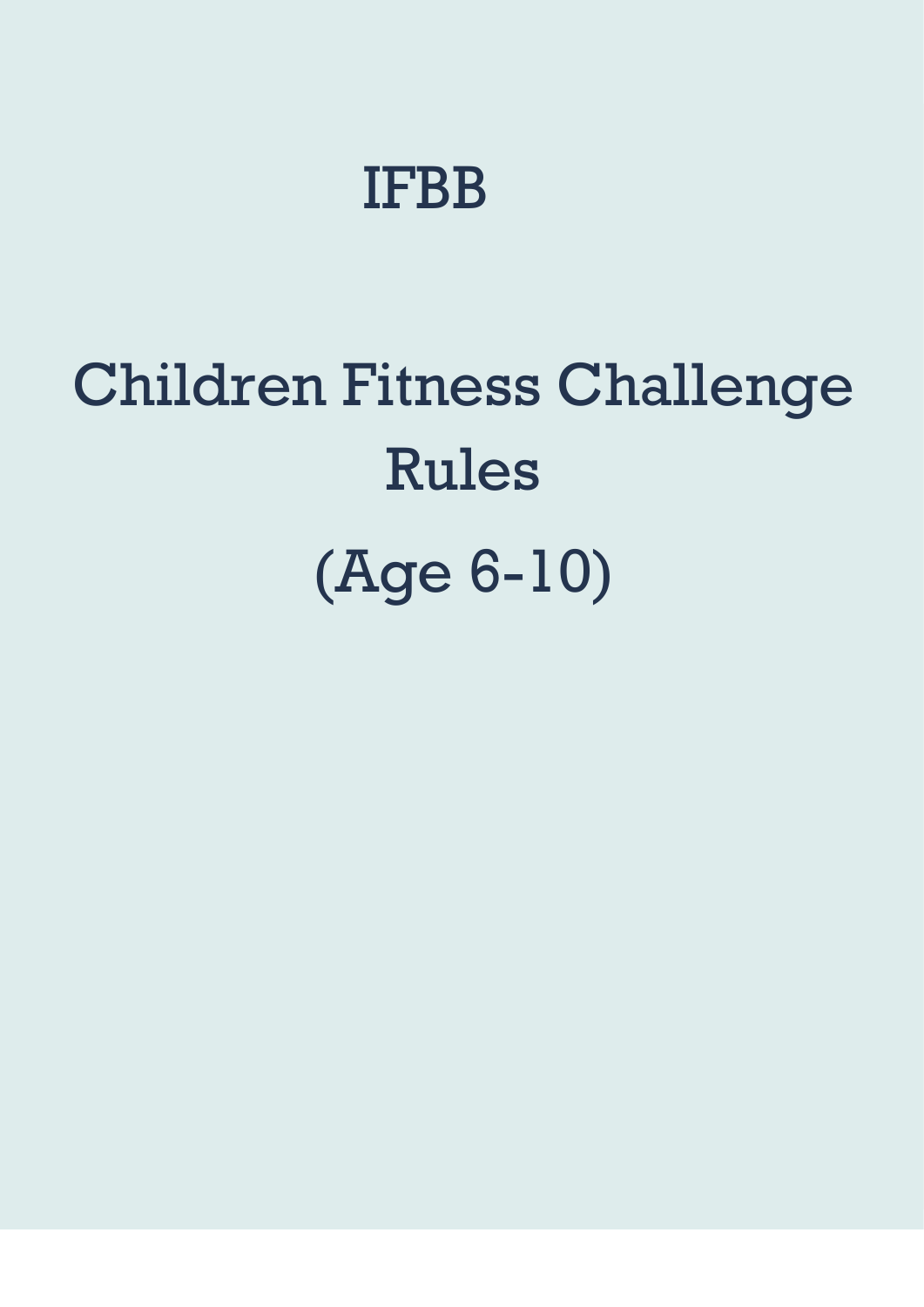#### Contents

| HALF-SQUATS WITH HANDS STRAIGHT FORWARD 3 |  |
|-------------------------------------------|--|
|                                           |  |
|                                           |  |
|                                           |  |
|                                           |  |
|                                           |  |
|                                           |  |
|                                           |  |
|                                           |  |
|                                           |  |
|                                           |  |
|                                           |  |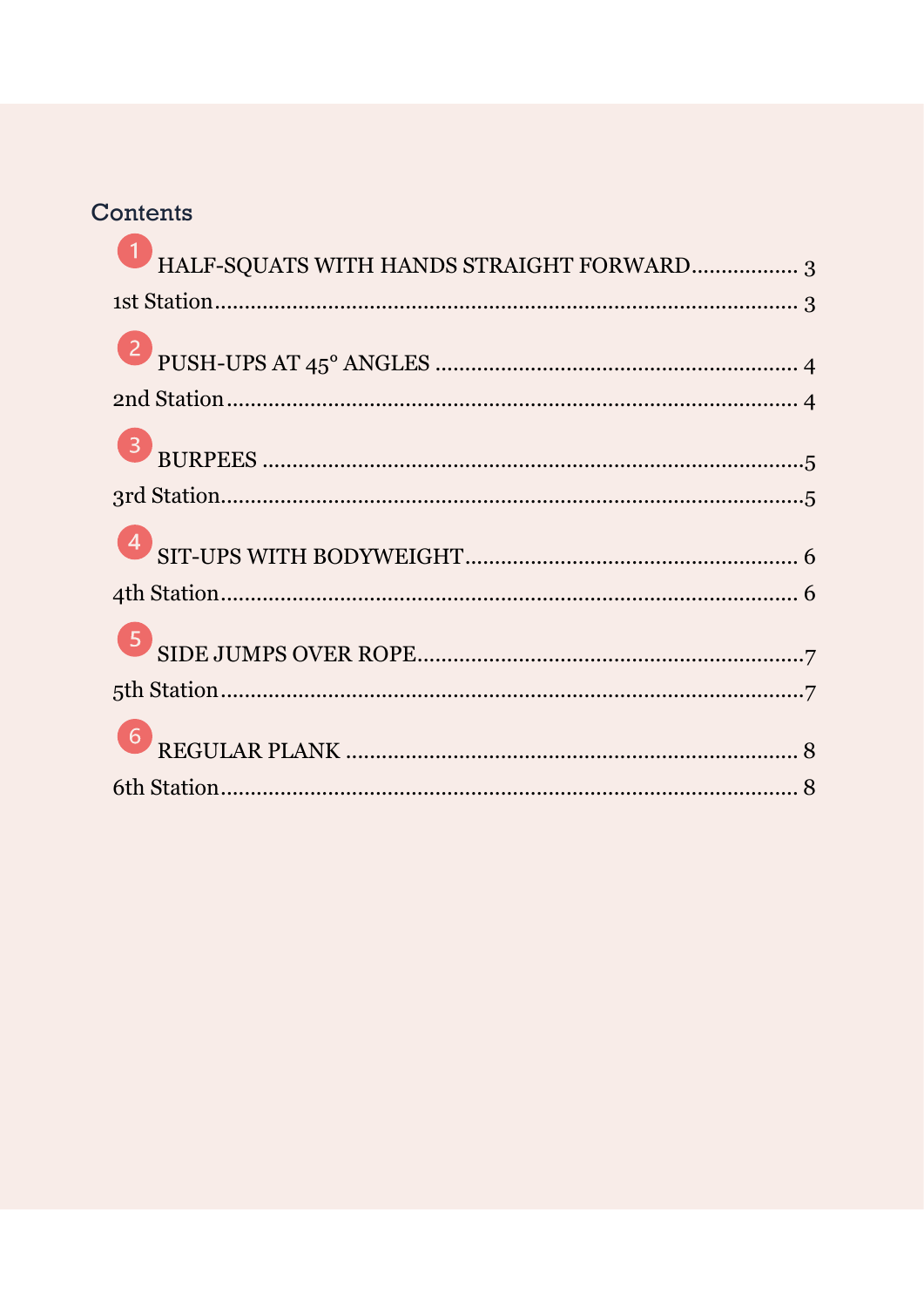# <span id="page-2-0"></span>HALF-SQUATS WITH HANDS STRAIGHT FORWARD

## <span id="page-2-1"></span>1st Station

The lower position is at 90° of knee angles, and the upper position is at 170-180° of knee angles. Arms are always parallel to the floor with extended elbows throughout the exercise.

Safety notes: Not lower than half-squat because of the increased probability of bad squat technique. Nearly fully extended knees in the top position but not overextended.

 $1$  repetition =  $1$  point

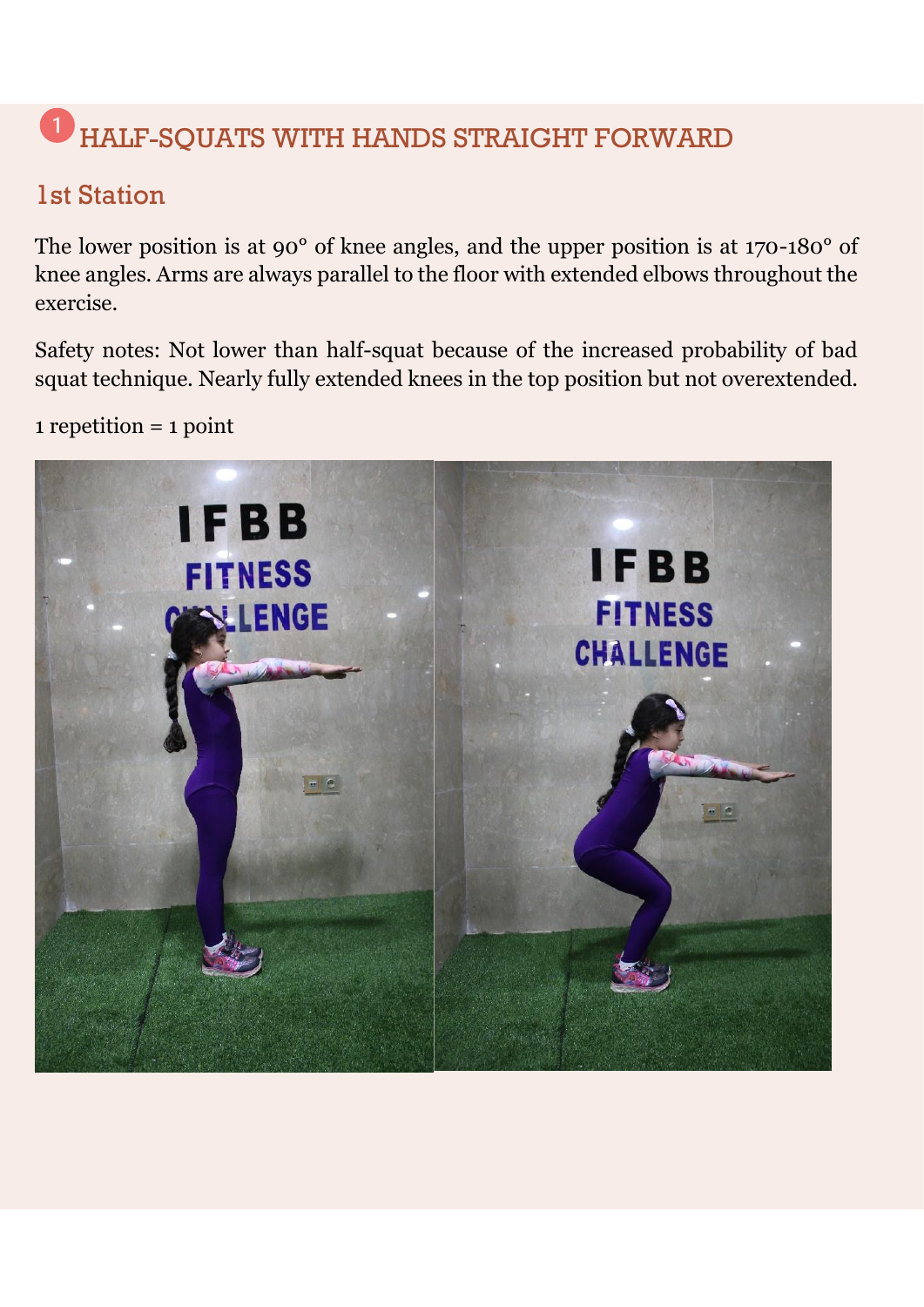# <span id="page-3-0"></span>PUSH-UPS AT 45° ANGLES

# <span id="page-3-1"></span>2nd Station

Individuals grab a barbell that is stabilized in a rack with safety bars. The safety bars are placed in a height that bring the body in diagonal position. In the lower position of the push ups, the elbows should be in the sides of the shoulders. Less range of motion means that repetition is not counting.

Safety notes: Children use the regular-overhand grip with the thumb around the barbell. Elbows should not come over the shoulder height during the repetition, and 60o-80o of shoulder abduction is recommended in the bottom position.

 $\triangle$  1 repetition = 1 point

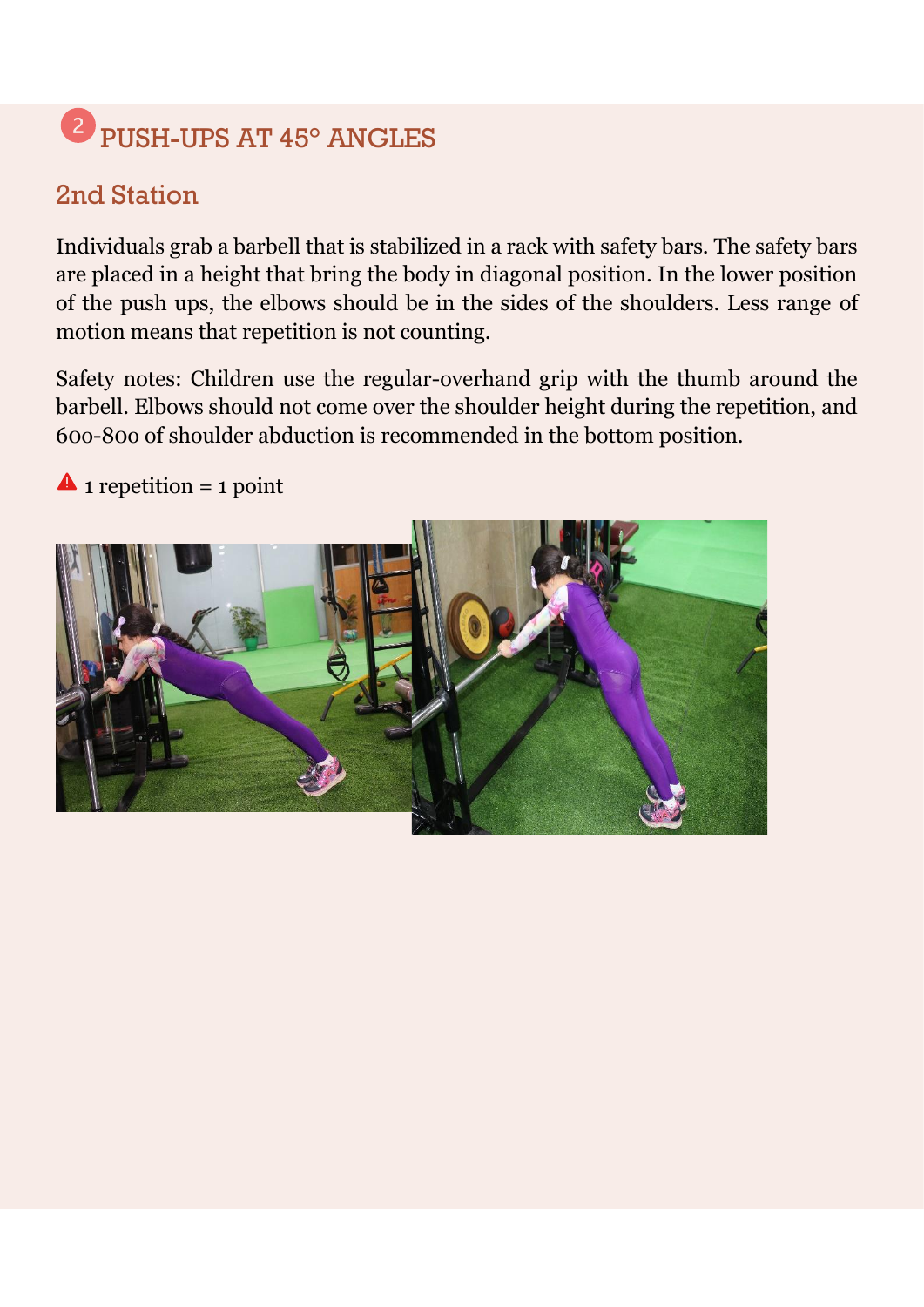#### <span id="page-4-0"></span> $\overline{3}$ BURPEES

# <span id="page-4-1"></span>3rd Station

Children start in standing position. They lower the body in half-squat position, place their hands in the floor, and kick both legs back in a plank-pushups position. In the end, they bring their legs forward and come to a standing position.

Safety notes: Pelvic and torso don't touch the floor during the plank-pushups position, and the elbows

 $\triangle$  1 repetition = 1 point



1) top left, 2) Center-left, 3) bottom left, 4) bottom right, and repeat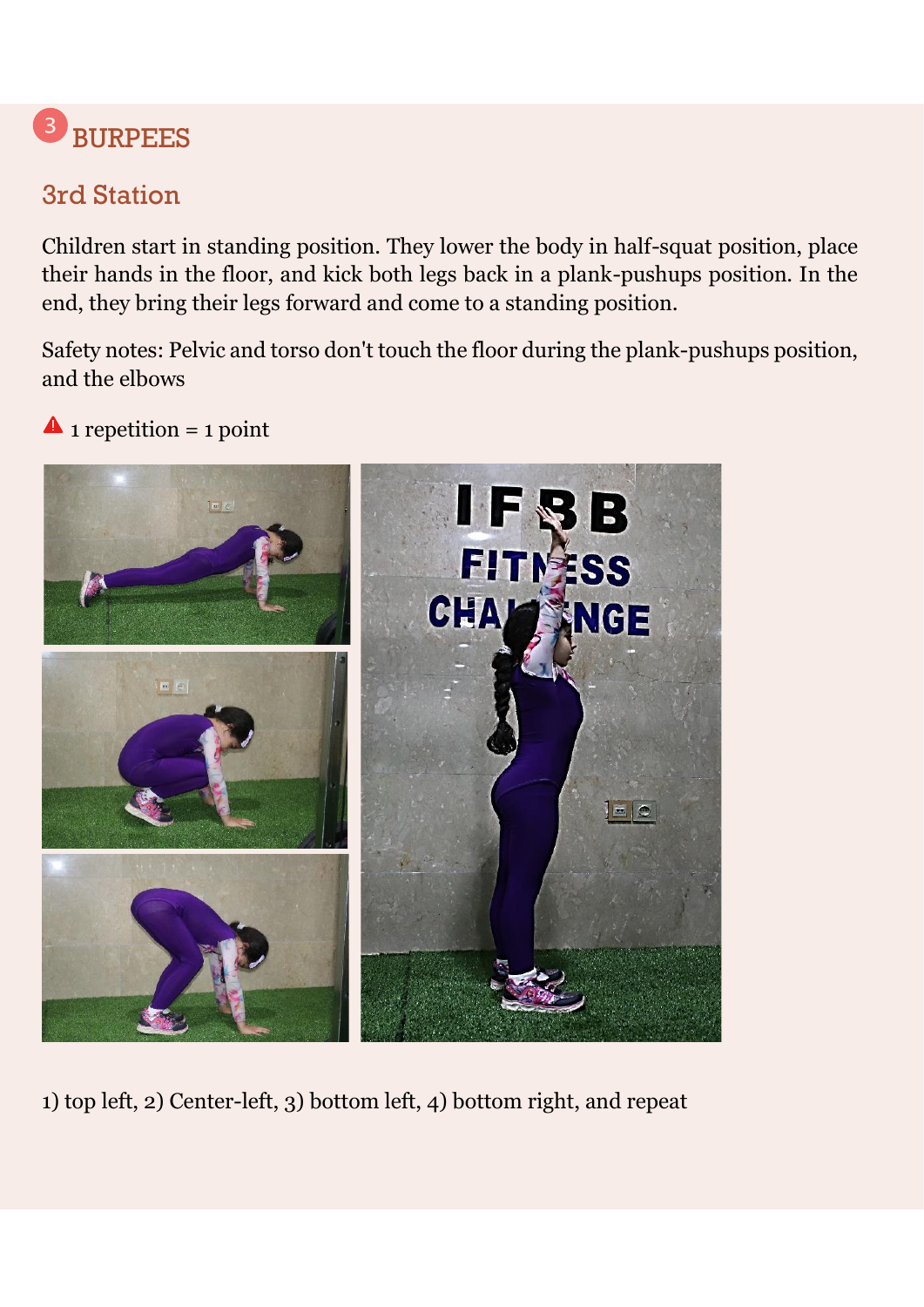# <span id="page-5-0"></span><sup>4</sup> SIT-UPS WITH BODYWEIGHT

## <span id="page-5-1"></span>4th Station

Starting position is lying down in the back with the knees bent and feet flat on the floor. Then, they lift the torso and sit up till the body comes nearly upright. Then, from that position, they return to the lying position by rolling down. Free movement of arms throughout the movement. In the top position, the hands are above their head with extended elbows.

Safety notes: During the movement, the abdominals are flexed, and vertebrae touch/untouched the floor one at a time.

 $\triangle$  1 repetition = 1 point.

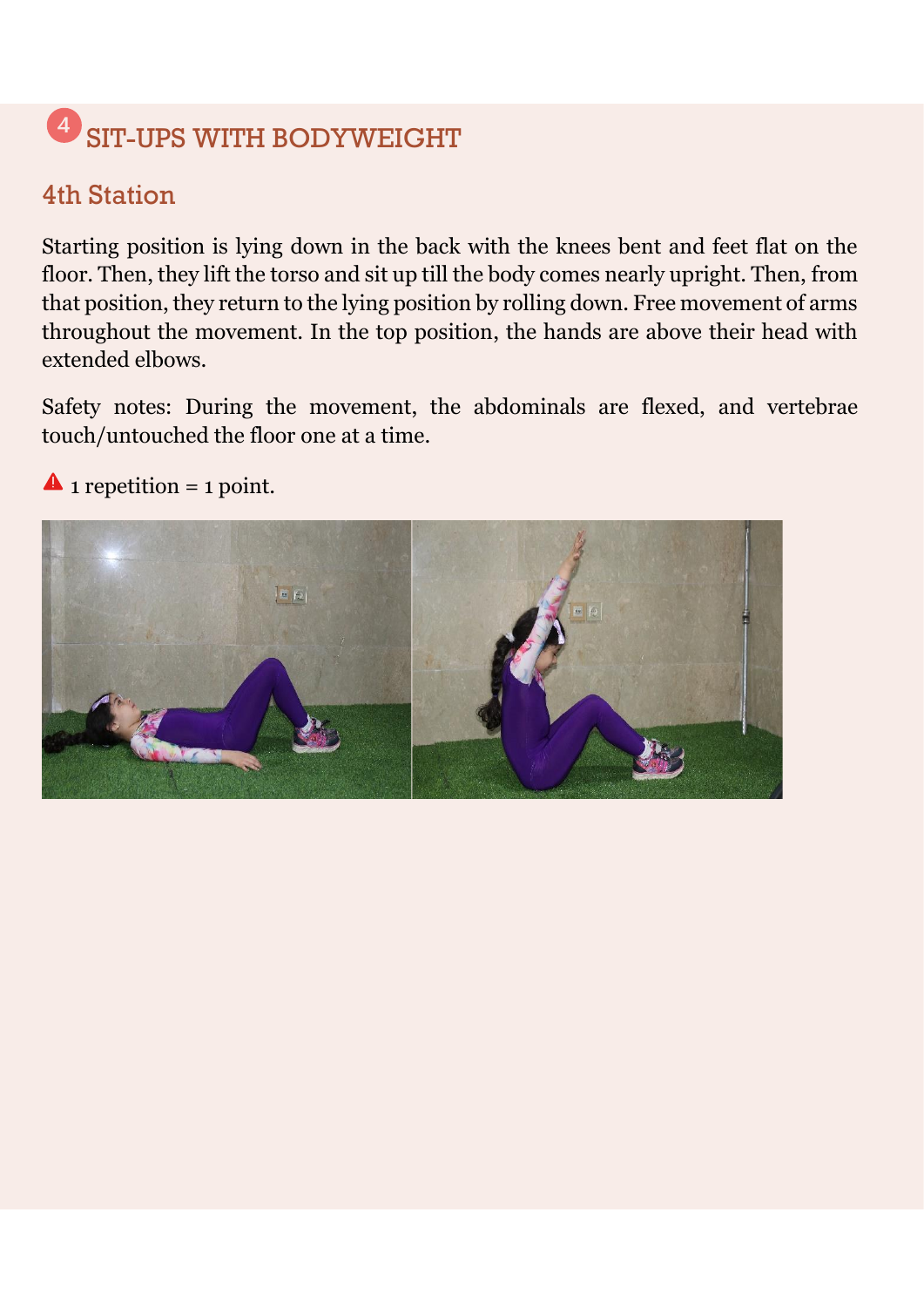#### <span id="page-6-0"></span>6 SIDE JUMPS OVER ROPE

## <span id="page-6-1"></span>5th Station

Individuals do lateral jumps looking forward. The rope is stretched and tied at two fixed points. The height of the rope is 20cm. The jumps should be made with both legs and not one at a time. The body stands forward.

Safety notes: There will be mats below and around the rope in case of fall.

 $\triangle$  1 lateral jump = 1 point